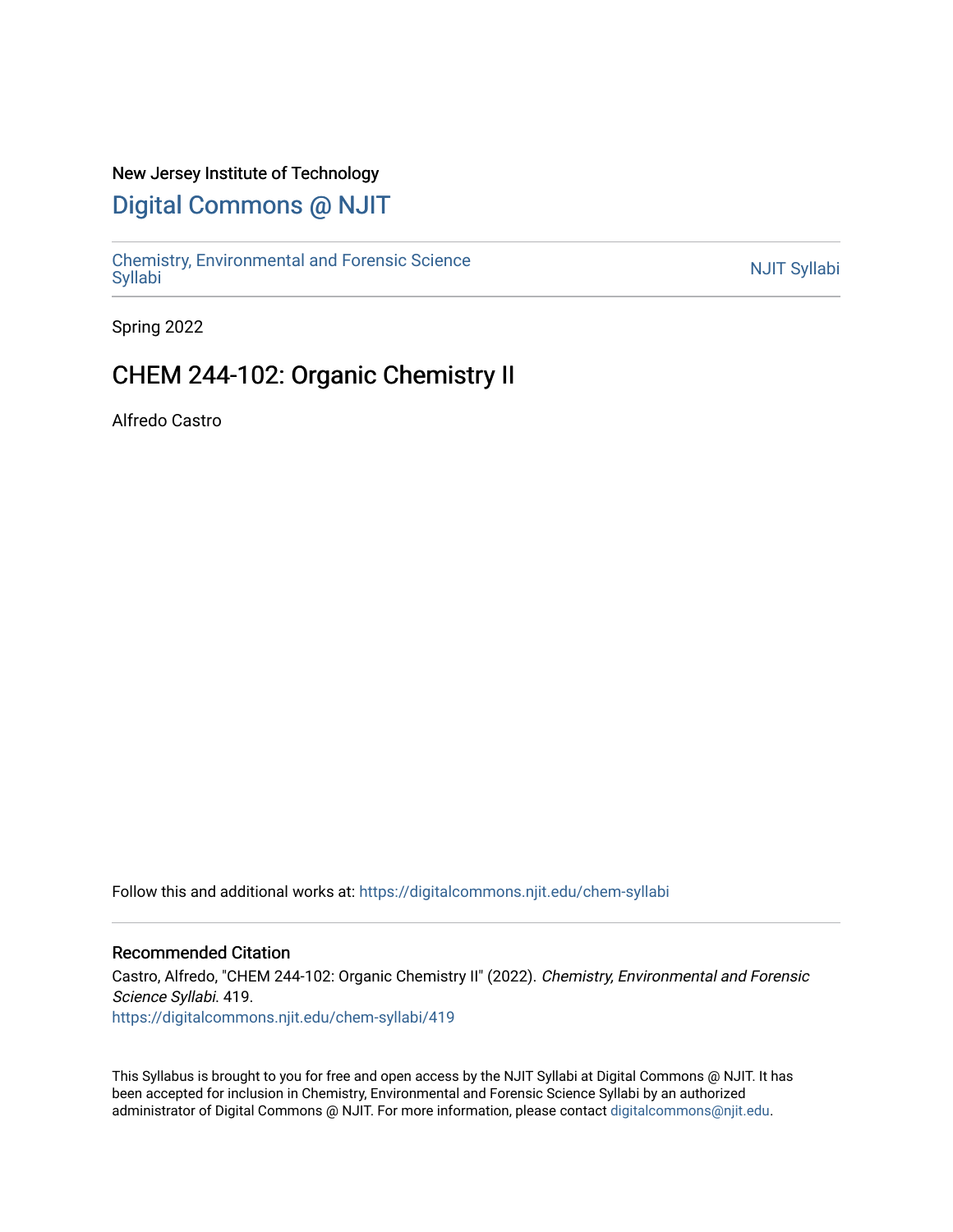

#### THE COLLEGE OF SCIENCE **AND LIBERAL ARTS**

### THE DEPARTMENT OF CHEMISTRY AND ENVIRONMENTAL SCIENCE

#### **Organic Chemistry II** *Spring 2022 Course Syllabus*

**NJIT [Academic](https://www.njit.edu/policies/sites/policies/files/academic-integrity-code.pdf) Integrity Code**: All Students should be aware that the Department of Chemistry & Environmental Science (CES) takes the University Code on Academic Integrity at NJIT very seriously and enforces it strictly. This means that there must not be any forms of plagiarism, i.e., copying of homework, class projects, or lab assignments, or any form of cheating in quizzes and exams. Under the University Code on Academic Integrity, students are obligated to report any such activities to the Instructor.

#### **COURSE INFORMATION**

**Course Description**: This course is a continuation of Organic Chemistry I (Chem 243). A study of the chemistry of several relevant functional groups and biomolecules, with emphasis on their reactivity. The study of reaction mechanisms and the examination of intermediates, such as carbocations is used extensively in order to explain reactivities. It also provides an introduction to modern spectroscopic analyses used for structure determination.

**Number of Credits**: 3 **Prerequisites:** Chem 243 with a grade of C or better.

#### **Course-Section and Instructor**

Chem 244-102 Dr. A. Castro

Lecture: In-person: Faculty Memorial Hall (FMH 110) T: 6-8:50 pm

Online: (same time as in-person but only when advised by the administration) via WebEx at: <https://njit.webex.com/join/castroa>

Office: Tiernan (TIER) 110 Email: [castroa@njit.edu](mailto:castroa@njit.edu)

Office Hours: after the lecture as needed, and by appointment

**Required Text: (eBook included with OWLv2 access code):** Organic Chemistry, 9<sup>th</sup> Edition, John McMurry, CENGAGE Learning, Boston, MA, 2015.

All students must create and account and register for the two (2) online web-based learning courses below:

Chapter Homework:

[https://www.cengage.com/dashboard/#/course-confirmation/E-YQD9YW6LLBMZR/initial-course](https://www.cengage.com/dashboard/#/course-confirmation/E-YQD9YW6LLBMZR/initial-course-confirmation)[confirmation](https://www.cengage.com/dashboard/#/course-confirmation/E-YQD9YW6LLBMZR/initial-course-confirmation)

Chapter Exams:

[https://www.cengage.com/dashboard/#/course-confirmation/E-YQD92SKXQRSFH/initial-course](https://www.cengage.com/dashboard/#/course-confirmation/E-YQD92SKXQRSFH/initial-course-confirmation)[confirmation](https://www.cengage.com/dashboard/#/course-confirmation/E-YQD92SKXQRSFH/initial-course-confirmation)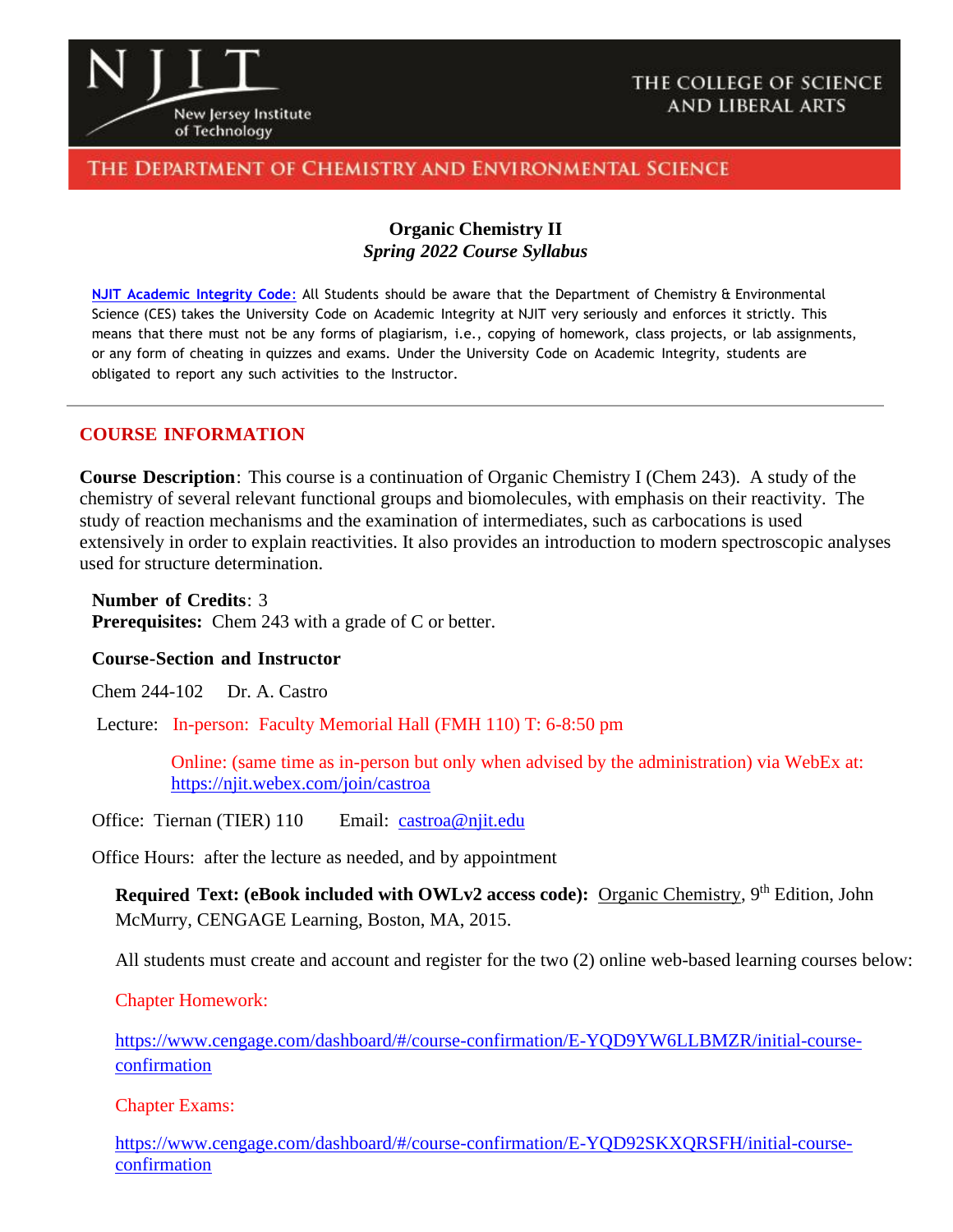### **University-wide Withdrawal Date**: The last day to withdraw with a **W** is Monday, 4/4/22.

## **Learning Outcomes:**

Upon completion of the course you should have a facility in accomplishing the following:

- 1. Assign IUPAC names to given structures and draw correct structures from given names.
- 2. Draw correct structures of products expected for a given set of reactants.
- 3. Draw resonance structures of conjugated systems including alkenes, aromatic compounds and carbonyl compounds and relate these structures to reactivity.
- 4. Write mechanisms for the reactions covered, including electrophilic aromatic substitution, nucleophilic addition to carbonyls, addition-elimination reactions of carboxylic acid derivatives, reactions at the alpha carbon of carbonyls, reactions of amines including the Hoffmann degradation.
- 5. Identify the structure and reactivity of biological molecules in terms of reactions studied in Organic Chemistry I and II.
- 6. Use spectroscopic data to determine the structure of molecules.

## **POLICIES**

**All CES students must familiarize themselves with, and adhere to, all** official university-wide student policies. CES takes these policies very seriously and enforces them strictly.

**Grading Policy:** The final grade in this course will be determined as follows:

Online Homework and Exams from OWLv2 (Online Web-based Learning)

-Online Chapter Homework - 100 points

-Online Chapter Exams - 100 points

(In order to receive credit for their work, students must complete the assignments by the posted due date. Deadline extensions will only be given in case of documented medical reasons or emergency reasons approved by the Dean of Students. Extensions will not be granted because of website difficulties, internet being down, or your own computer problems)

-Cumulative Final Exam - 100 points

The final exam will be cumulative with an emphasis on the understanding of fundamental concepts applied to a variety of systems.

The final grade will be calculated from a total of 300 points.

Your final letter grade in this course will be based on the following tentative curve:

A (90-100%), B+ (85-89%), B (84-80%), C+ (79-75%), C (74-70%), D (69-65%), F (below 64%)

**Attendance Policy**: Attendance is **mandatory** and may be recorded. Each class is a learning experience that cannot be replicated through simply "getting the notes." Students are responsible for all the material and announcements discussed in class. All email communication should done using the "njit.edu" domain.

**Make-up Policy**: There will normally be **NO MAKE-UP HOMEWORKS/EXAMS** during the semester. In the event that a student has a legitimate reason for missing a due date or the final exam, the student should contact the Dean of Students office and present written verifiable proof of the reason for missing the homework/exams, e.g., a doctor's note, police report, court notice, etc. clearly stating the date AND time of the mitigating problem. The student must also notify the CES Department Office/Instructor that the homework/exam will be missed so that appropriate steps can be taken to make up the grade.